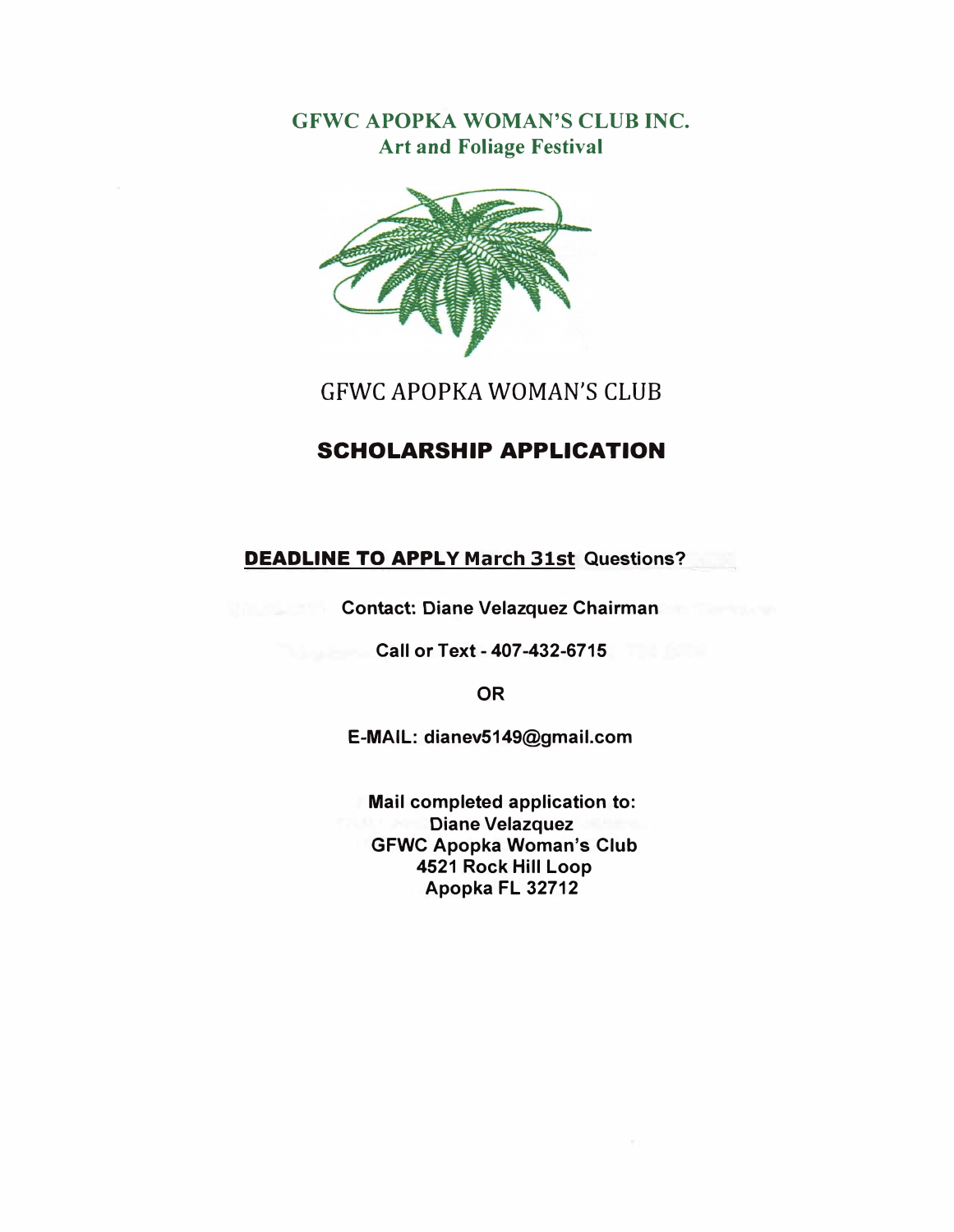#### **APPLICANT QUALIFICATIONS AND GUIDELINES**

- **1. Student must be female.**
- **2. Student must have been a resident of Apopka or zoned for Wekiva High School/ Apopka High School throughout both her junior and senior year.**
- **3. Student must be a graduating high school senior in 2022.**
- **4. Student must have a minimum 3.0 grade average.**
- **5. Student must submit a transcript of grades.**
- **6. Student must submit three (3) letters of recommendation.**
	- **a. One must be an academic reference from a school related person.**
	- **b. One must be from a non-school related person.**
	- **c. One may be of the applicant's choosing (NOT a relative).**
- **7. Small photo greatly appreciated, but not required.**
- **8. Deadline for receiving completed application is March 31st 2022 (no exceptions)**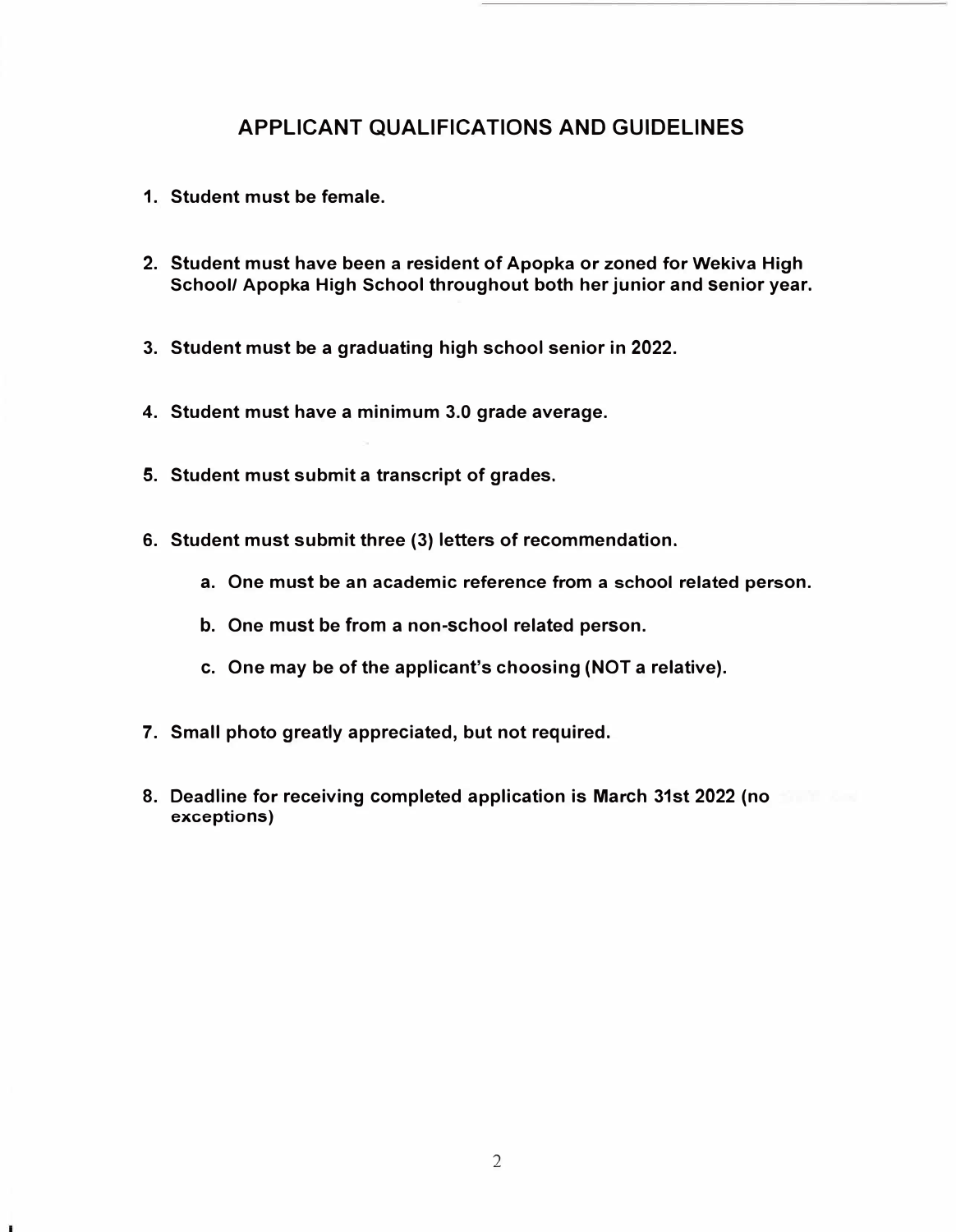# **Personal Information**

## **(Please print or type application information)**

| <b>GFWF APOPKA WOMAN'S CLUB</b><br>2020-21 SCHOLARSHIP APPLICATION FOR HIGH SCHOOL SENIORS<br>Must be postmarked by: March 31st 2022. (no exceptions) |            |     |  |  |
|-------------------------------------------------------------------------------------------------------------------------------------------------------|------------|-----|--|--|
| Please print or type all information.                                                                                                                 | Date:      |     |  |  |
| APPLICANT INFORMATION                                                                                                                                 |            |     |  |  |
| 1. Name                                                                                                                                               | Home Phone |     |  |  |
| <b>Street Address</b>                                                                                                                                 |            |     |  |  |
| City                                                                                                                                                  | Cell Phone |     |  |  |
| County                                                                                                                                                | E-Mail     |     |  |  |
| State<br>Zip                                                                                                                                          | Fax        |     |  |  |
| Mailing Address if different from above                                                                                                               |            |     |  |  |
| Parent/Guardian Name                                                                                                                                  | Home Phone |     |  |  |
| <b>Street Address</b>                                                                                                                                 |            |     |  |  |
| City                                                                                                                                                  | Cell Phone |     |  |  |
| County                                                                                                                                                | E-Mail     |     |  |  |
| Zip<br><b>State</b>                                                                                                                                   | Fax        |     |  |  |
| 2. Date of Birth:                                                                                                                                     |            |     |  |  |
| 3. High school currently attending:                                                                                                                   |            |     |  |  |
| Phone                                                                                                                                                 |            |     |  |  |
| Address                                                                                                                                               |            |     |  |  |
| City                                                                                                                                                  | State      | Zip |  |  |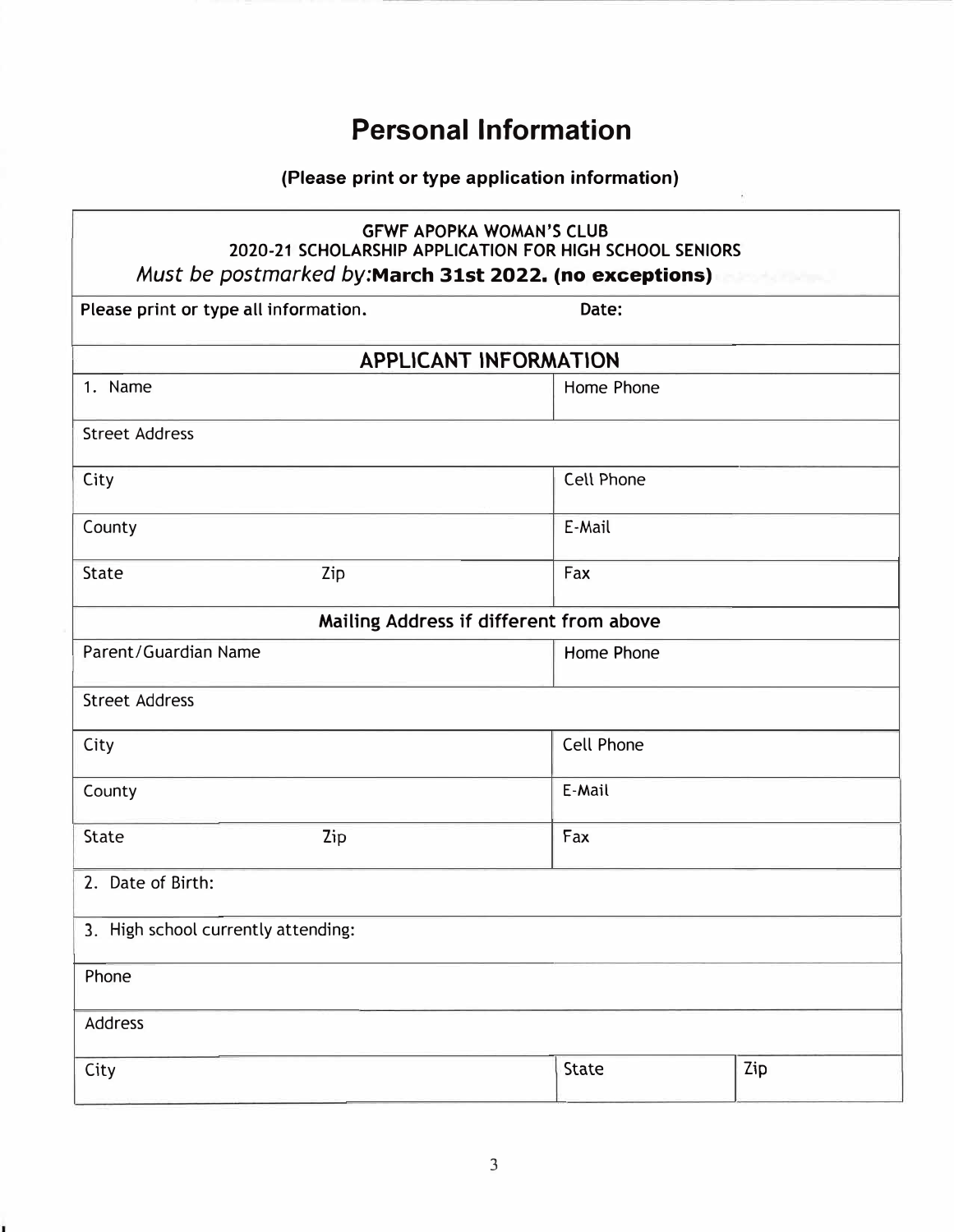| 4. List other members of your household: ((If additional space is needed, add an extra sheet with<br>heading: Other Members of Your Household) |              |  |
|------------------------------------------------------------------------------------------------------------------------------------------------|--------------|--|
| Name                                                                                                                                           | Relationship |  |
|                                                                                                                                                |              |  |
|                                                                                                                                                |              |  |
|                                                                                                                                                |              |  |
|                                                                                                                                                |              |  |
|                                                                                                                                                |              |  |
|                                                                                                                                                |              |  |
|                                                                                                                                                |              |  |
|                                                                                                                                                |              |  |
| 5. List college(s) you have applied to for enrollment:                                                                                         |              |  |
| 1.                                                                                                                                             |              |  |
|                                                                                                                                                |              |  |
| $\overline{2}$                                                                                                                                 |              |  |
|                                                                                                                                                |              |  |
| 3.                                                                                                                                             |              |  |
|                                                                                                                                                |              |  |
|                                                                                                                                                |              |  |
| 4.                                                                                                                                             |              |  |
| 6. Which school/college is your first choice and why?                                                                                          |              |  |
|                                                                                                                                                |              |  |
|                                                                                                                                                |              |  |
|                                                                                                                                                |              |  |
|                                                                                                                                                |              |  |
|                                                                                                                                                |              |  |
| 7. Please indicate why you want to attend college.                                                                                             |              |  |
|                                                                                                                                                |              |  |
|                                                                                                                                                |              |  |
|                                                                                                                                                |              |  |
|                                                                                                                                                |              |  |
|                                                                                                                                                |              |  |
|                                                                                                                                                |              |  |
| 8. Has your application been accepted or is it pending?                                                                                        |              |  |
|                                                                                                                                                |              |  |
|                                                                                                                                                |              |  |
|                                                                                                                                                |              |  |
| 9. How do you plan to finance your college education?                                                                                          |              |  |
|                                                                                                                                                |              |  |
|                                                                                                                                                |              |  |
|                                                                                                                                                |              |  |
|                                                                                                                                                |              |  |
|                                                                                                                                                |              |  |
|                                                                                                                                                |              |  |
|                                                                                                                                                |              |  |
|                                                                                                                                                |              |  |